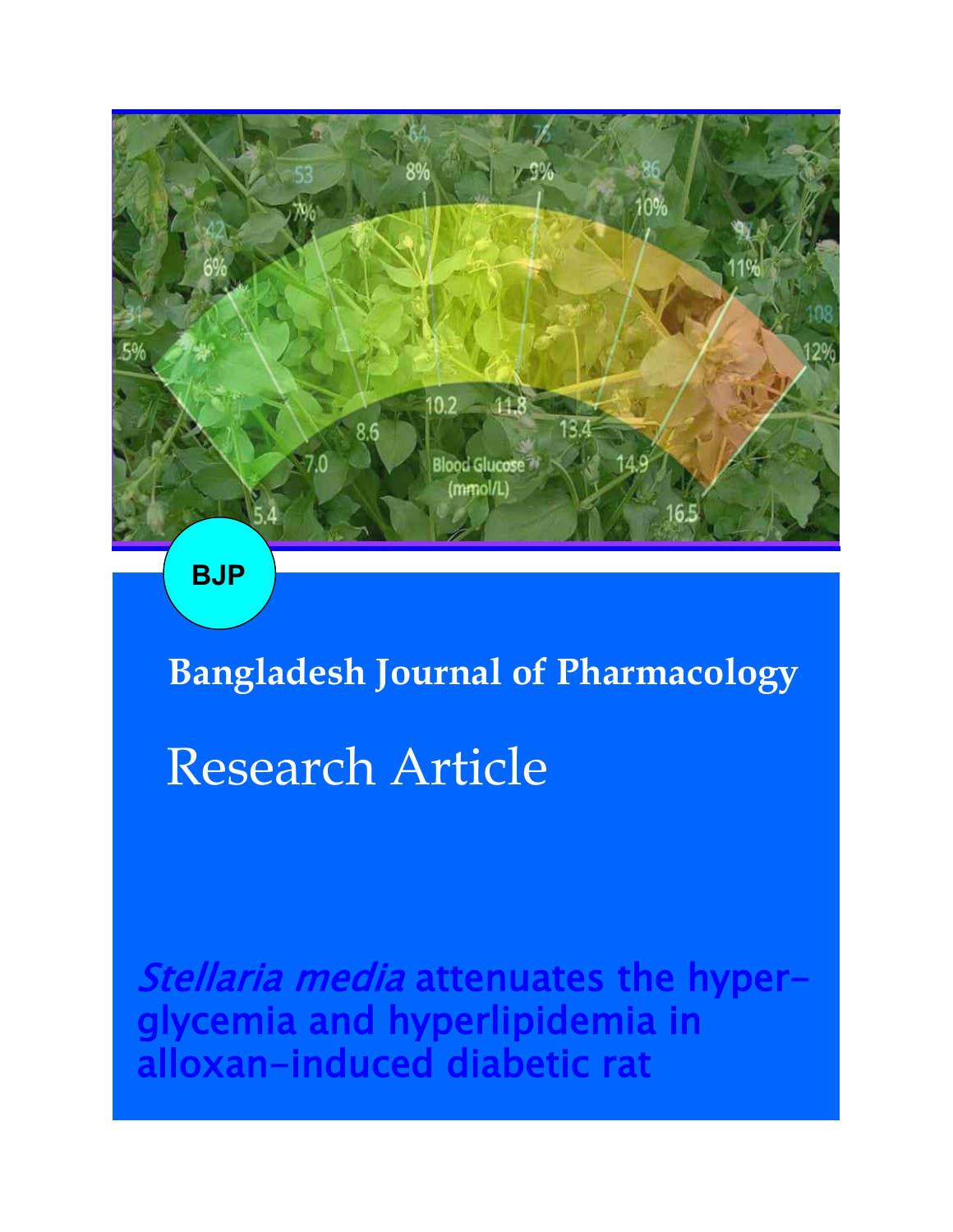A Journal of the Bangladesh Pharmacological Society (BDPS) **Bangladesh J Pharmacol 2019; 14: 80-86** Journal homepage: www.banglajol.info

Abstracted/indexed in Academic Search Complete, Agroforestry Abstracts, Asia Journals Online, Bangladesh Journals Online, Biological Abstracts, BIOSIS Previews, CAB Abstracts, Current Abstracts, Directory of Open Access Journals, EMBASE/Excerpta Medica, Global Health, Google Scholar, HINARI (WHO), International Pharmaceutical Abstracts, Open J-gate, Science Citation Index Expanded, SCOPUS and Social Sciences Citation Index **ISSN**: 1991-0088

# Stellaria media attenuates the hyperglycemia and hyperlipidemia in alloxan-induced diabetic rat

## **Wasim Ahmad, Mushtaq Ahmad and Rahmat Ali Khan**

*Department of Biotechnology, University of Science and Technology, Bannu-KPK, Pakistan.*

| <b>Article Info</b>                                                                                           | <b>Abstract</b>                                                                                                                                                                                                                                                          |
|---------------------------------------------------------------------------------------------------------------|--------------------------------------------------------------------------------------------------------------------------------------------------------------------------------------------------------------------------------------------------------------------------|
| Received:<br>17 January 2019<br>1 April 2019<br>Accepted:<br>Available Online:<br>28 April 2019               | The aim of this research work was to assess the hyperglycemic and hyper-<br>lipidemic effects of Stellaria media in alloxan-induced diabetic rat using                                                                                                                   |
| DOI: 10.3329/bjp.v14i2.39847                                                                                  | different experimental models. Standard documented protocols were used to<br>concede the <i>in vitro</i> and <i>in vivo</i> activities. The results showed pancreatic a-<br>amylase and $\beta$ -glucosidase inhibition <i>in vitro</i> at varying concentrations of the |
|                                                                                                               | extract which further validated the <i>in vivo</i> anti-diabetic action of the plant.<br>The administration of various concentrations of the extract showed decrease                                                                                                     |
| Cite this article:<br>Ahmad W, Ahmad M, Khan RA.<br>Stellaria media attenuates the hyper-                     | in fasting blood level when compared to diabetic control. Similarly, decreased<br>HbA1c (-48.4%) were observed when compared to diabetic control rat. The<br>extract also caused reduced serum transaminase and produced a succeeding                                    |
| glycemia and hyperlipidemia in allox-<br>an-induced diabetic rat. Bangladesh J<br>Pharmacol. 2019; 14: 80-86. | recovery toward their normal values. In conclusion, the in vitro and in vivo<br>hypoglycemic and hypolipidemic activity offer the methodical justification for<br>the use of <i>S. media</i> in herb based anti-diabetic treatment.                                      |

# **Introduction**

Diabetes mellitus is an endocrine abnormalities having numerous etiologies, linking to lipids, protein and carbohydrate metabolic disorders that usually affect the quality of life. Insulin deficiency and insulin resistance are considered to be responsible for all types of diabetes including type 1 and 2 (Narendhirakannan et al., 2006).

The basic aim of all diabetes management strategies is to control and sustain satisfactory blood glucose levels. Oral hypoglycemic drugs and recombinant insulin are being used for the treatment of diabetes. The inhibition of carbohydrate hydrolyzing enzymes is helpful is reducing postprandial blood glucose levels (Tsujita et al., 2008). The two main carbohydrate hydrolyzing enzymes responsible for the breakdown of dietary polysaccharides are α-amylase and α-glucosidase (Daisy et al., 2009). The first step in digestion of dietary starch is catalyzed by the pancreatic α-amylase, which converts the starch into a mixture of small oligosaccharides. After this step, α-glucosidase further degrades

the oligosaccharides into glucose. This glucose then diffuses through the intestine wall into the blood stream, increasing postprandial blood glucose levels.

The orally available medicines use is generally associated with the adverse effects together with hematological, cutaneous and gastrointestinal reactions, interrupttion in kidney and liver functioning and hypoglycemic coma (Gandhi et al., 2011). Therefore, it is crucial to continue the quest for newer and effective drugs.

A number of researchers have discovered the antidiabetic potential of flavonoids, cumarins, terpenoids, and other secondary plant metabolites, together with arginine and glutamic acid (Tsujita et al., 2008). Various medicinal plants including *Allium cepa* (Mathew and Augusti, 1975)*, Allium sativum* (Eidi et al., 2006), *Artimisia pallens (*Subramoniam et al., 1996)*, Bidens pilosa (*Hsu et al., 2009)*, Bixa Orellana (*Russell et al., 2008)*, Carum carvi (*Haidari et al., 2011)*, Cassia auriculata (*Pari and Latha, 2002)*, Cassia elata (*Palanichamy et al., 1988)*, Cinnamomum zeylanicum (*Verspohl et al., 2005)*, Coian-*



This work is licensed under a Creative Commons Attribution 4.0 License. You are free to copy, distribute and perform the work. You must attribute the work in the manner specified by the author or licensor.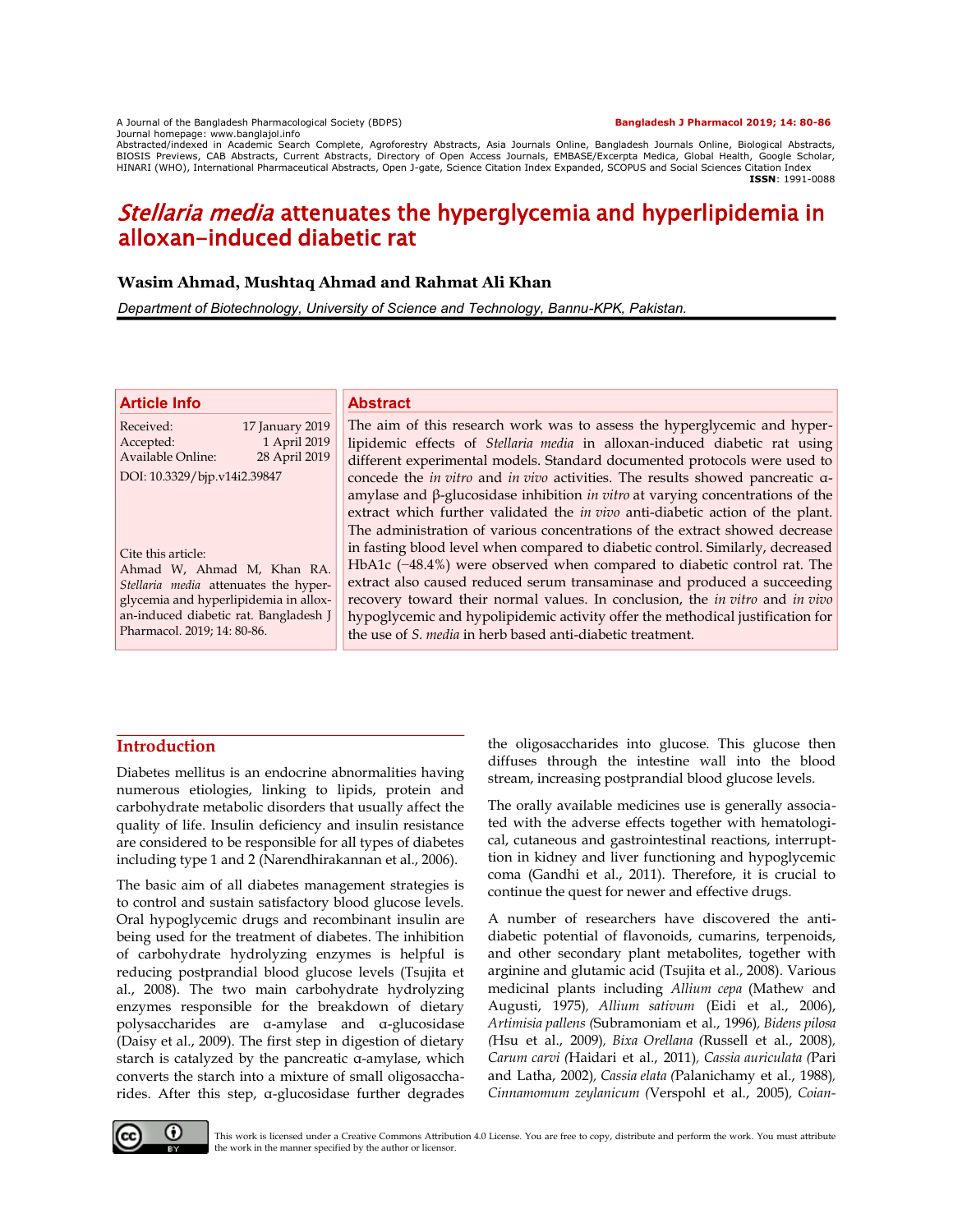*drum sativum (*Gray and Flatt, 1999)*, Croton cajucara* (Farias et al., 1997), *Eclipta alba* (Ananthi et al., 2003), *Embellica officinalis (*D'souza et al., 2014)*, Eruca sativa (*Kishore et al., 2017), *Gaultheria trichophylla (*Alam and Saqib, 2017), *Musa sapientum* (Pari and Maheswari, 1999) and *Teramus labialus* (Fort et al., 2000) have shown antidiabetic activity.

*Stellaria media* belongs to family Caryophyllaceous which is a major dicot family of angiosperms powered by 85 genera and 2630 species (KhareIndian, 2007). *S. media* or chick weed is known as a noxious weed of the agricultural land. The whole plant is used as an antirheumatic, anti-inflammatory, astringent, refrigerant, demulcent, emollient, vulnerary, antipruritic, infusion used to relieve in itching and to cure psoriasis. The whole plant is applied as a plaster for broken bones and swellings (Shinwari and Khan, 2000). The current work was conceded to study the possible hypoglycemic and hypolipidemic effects of the plant extract in alloxan-

**Box 1: α-Amylase inhibitory activity**

#### **Principle**

The method is based on quantifying the reducing sugar (maltose equivalent) liberated. The enzyme inhibitory activity is expressed as a decrease in units of maltose liberated. One unit will liberate 1 mg of maltose from starch in 3 min at pH 6.9 at 20°C.

α-amylase Starch + water  $\longrightarrow$  Reducing sugar (maltose)

#### **Requirements**

Porcine pancreatic α-amylase (Sigma-Aldrich); 3,5-dinitrosalicylic acid; Electronic balance; *Stellaria media* extract; Micropipette with tips; Mortar and pestle; Potassium sodium tartrate; Sodium phosphate; Starch; Test tube

#### **Preparation of solutions**

*Dilution of plant extract*: Five different concentrations (100, 200, 300, 400 and 500 µg/mL) of *Stellaria media* extract as well as acarbose (standard; different concentrations) were prepared

*Starch solution (1%):* Weigh 1 g of starch and dissolve in 100 mL of buffer solution

*α-Amylase solution (0.5 mg/mL):* Weigh 500 mg of α-amylase and dissolve in 0.2M sodium phosphate buffer at pH 6.9

*3,5-Dinitrosalicylic acid reagent (96 mM)*: Weigh 219 mg in 10 mL of distilled water by dissolving the powder by heating on a heating/stir plate with mixing. The solution should not heat to boiling point.

*Color reagent solution (40 mL):* Warm (50-70°C) ultrapure water (12.0 mL) to a 50 mL amber bottle. With mixing, slowly add a) warm potassium sodium tartrate, tetrahydrate solution (5.3 M; 8 mL) and b) warm 3,5-dinitrosalicylic acid solution (96 mM; 20 mL)

#### **Procedure**

*Step 1:* α-Amylase solution (200 μL) was mixed with different

induced diabetic rats both *in vitro* and *in vivo* experiments.

#### **Materials and Methods**

#### *Reagents and chemicals*

The chemicals and standards used in the study were of analytical grade and were obtained from the Sigma. The anti-diabetic drug acarbose (Bayer, Pakistan) was obtained from the local market. HbA1c and hemoglobin tests were executed at the KGN teaching hospital laboratory. The fasting blood glucose sugar was measured by Abbott Glucometer.

#### *Experimental animals*

Male Wister rats having age 8-10 weeks and bearing weight 180-260 g were obtained from the NIH Islamabad, Pakistan. The rats were retained in an well-

concentrations of plant extract (200 μL). A control test tube was also prepared which was devoid of both plant as well as standard sample

*Step 2:* The mixed solution was pre-incubated at room temperature for 10 min

*Step 3:* Following pre-incubation, starch solution (200 μL) was added to each tube

*Step 4:* Incubated for another 3 min

*Step 5:* The reaction was stopped by the addition of 3,5 dinitrosalicylic acid color reagent (200 μL)

*Step 6:* The contents were heated in a water bath at 85-90°C for 10 min

*Step 7:* The mixture was allowed to cool to ambient temperature

*Step 8:* The test tubes were diluted with 5 mL of distilled water

*Step 9:* By using UV-Visible spectrophotometer, the absorbance was taken at 540 nm

#### **Calculation**

The % inhibition of α-amylase was calculated by the following formula:

[(OD control− OD sample)/ OD control] × 100

The same procedure was repeated for standard acarbose as well

#### **Notes**

Color reagent solution is stable for 6 months at ambient temperature if protected from light

#### **Reference**

Miller, 1959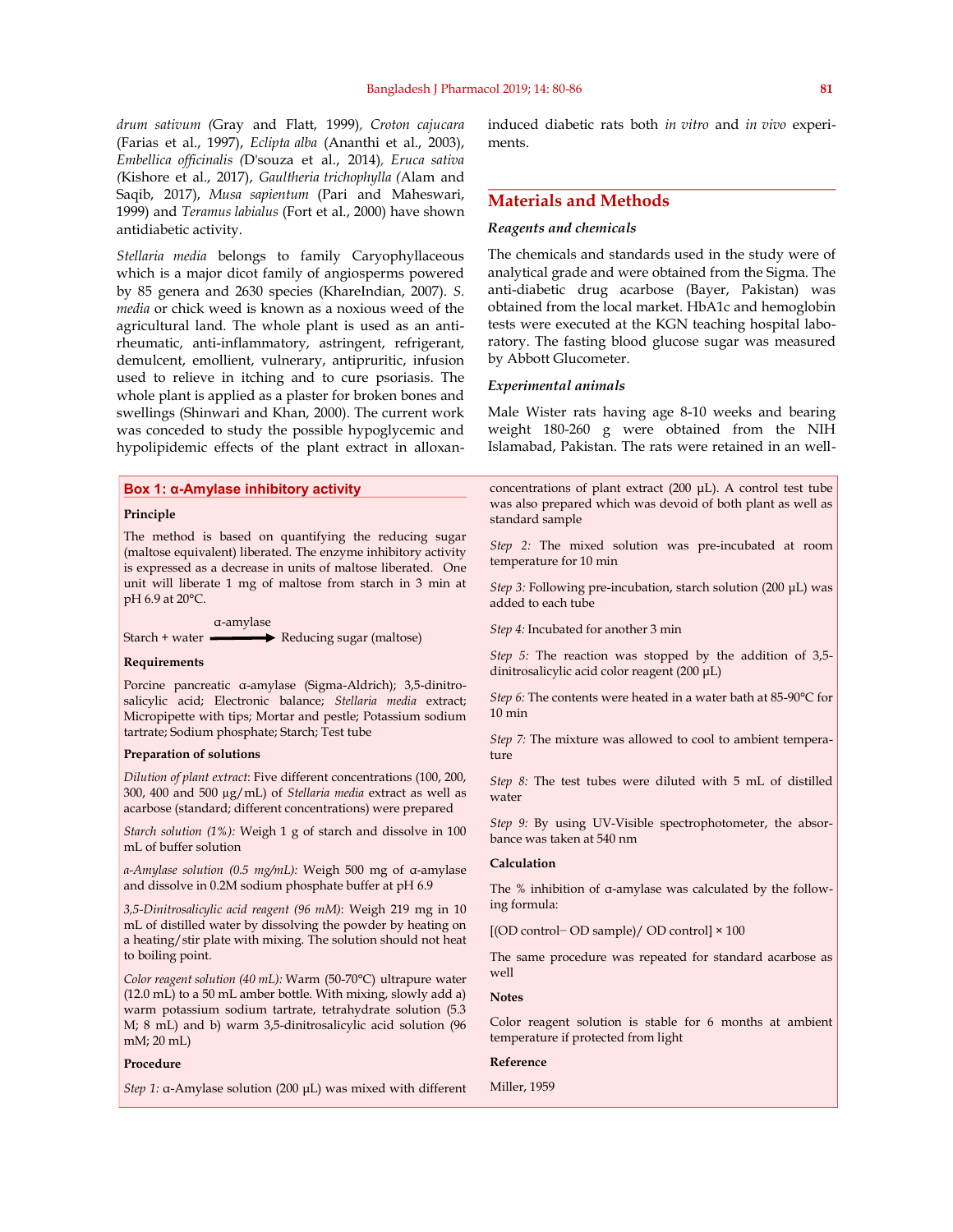ventilated room (controlled temperature and 12 hours light-dark cycle) in cages with free access to food and water.

#### *Plant collection and extraction*

The *S. media* plant was collected locally from the District Bannu-KPK and was identified and authenticated by a taxonomist at the Department of Botany, UST Bannu-KPK. The leaves of the plant were taken, washed and shade dried. After 25 days, the dried leaves were powered using a blender. 200 g of powder was macerated in 1L ethanol for 2 weeks following constant shaking and stirring using a shaker machine. After 2 weeks, the extract was filtrated. The filtrate was concentrated using a rotary evaporator until the removal of extraction solvent. The dark green product was subjected to lyophilizer for getting a fine powder which was stored at 4°C for future use.

#### *In vitro* **anti-diabetic assay**

#### *β-Glucosidase inhibitory activity*

The β-glucosidase inhibitory activity of the plant extract was determined by using a well-established protocol (Krishnaveni et al., 1984) with some alterations. 290 mM β-D glucopyranoside (pNPGlc) solution was prepared in 20 mM citrate buffer having a pH 5.6. Five concentrations of the plant extract and acarbose were prepared. 200 µL of plant extract or standard was taken from each concentration and mixed with 980 µL of pNPG and incubated at 37°C for 5 min. About 20 µL of enzyme β-glucosidase (IU/mL) was added to the above mentioned each mixture and further incubated at 35°C for 40 min in order to stop the reaction, 200 µL 6N-HCl was added to the reaction mixture and the absorbance was taken at 405 nm. The experiment was performed in duplicate. Water was taken as a reference. The % inhibition was calculated using the equation:

#### %Inhibition =  $(Ac-As)/Ac \times 100$

Where, Ac is enzyme activity of standard and As is enzyme activity of AgNPs

#### *In vivo* **anti-diabetic assay**

#### *Diabetes induction in rats*

After an overnight starvation, diabetes was impelled by a single intra-peritoneal injection of alloxan at a dose of 150 mg/kg body weight. The control animals received normal saline instead of alloxan in an equivalent amount. Since alloxan is capable to cause lethal hypoglycemia because of huge pancreatic insulin release, the animals were provided with 10% glucose solution just after 6 hours of alloxan administration for the next 24 hours in order to overcome drug-induced hypoglycemia. After 48 hours, the fasting blood glucose was measured to assess the induction of diabetes. The animals with blood glucose level >200 mg/dL were considered as diabetic and were further selected for

other experimental procedures.

#### *Experimental design*

In the test group, 42 rats were used (30 alloxan-induced diabetic rats; 6 normal control rats and 6 normal extract rats). The groups were arranged as follow: a) Control rats; b) alloxan-induced diabetic rats; c) diabetic rats treated with *S. media* leaf extract (100, 250 or 400 mg/ kg/day) in saline intraperitoneally for 21 days; d) diabetic rats treated with glibenclamide (5 mg/kg/day) in saline intraperitoneally for 21 days; e) normal, nondiabetic rats treated with *S. media* leaf extract (250 mg/ kg/day) in saline intraperitoneally for 21 days.

The body weight of the rats was measured at day 0 and 21 whereas, the blood glucose level of all rats was measured at fixed interims (0, 3, 7, 14 and 21 days). At day 21, the food was with-hold and the rats were starved overnight. Following starvation, the animals were anesthetized and decapitated. The blood was congregated with and without anticoagulant for plasma and serum portion respectively. The liver of animals of various groups (control, diabetic and treated) was preserved for TBARS assay.

#### *Acute toxicity study*

Wister rats were clustered into vehicle-treated 'control' and drug-treated 'test' groups, making up of seven sets of six rats each. The plant extract (100, 150, 250, 500, 1000, 1500 or 2000 mg/kg) was alone injected through intra-peritoneal membrane to the rats in each of the test groups. Every rat in the control group was treated with normal saline only. The animals were studied continuously for 2 hours under the following profiles: a) Behavioral profile including mood alteration, agitation, and irritability; b) neurological profile including touch reaction, pain response, and posture; c) autonomic profile including excretion and urination.

After 24 hours, they were observed for any death or lethality.

#### *Blood biochemistry*

Using a glucometer, blood glucose measurement was taken at different time intervals i.e. 0, 3, 7, 14 and 21 days just after administration of extract on daily basis.

After blood glucose valuation on day 21st, the whole blood was taken by cardiac rupture under slight anesthetic conditions and further glycated hemoglobin and hemoglobin levels were assessed in normal and alloxan induced diabetic rats in laboratory on an automated hematology analyzer (Sysmex, USA).

#### *Isolation of liver*

Soon after collecting blood, the rats were killed by cervical decapitation. The liver was isolated and washed. The liver was sliced and homogenized in 10 mM Tris-HCl buffer (1/10, w/v) having pH 7.5.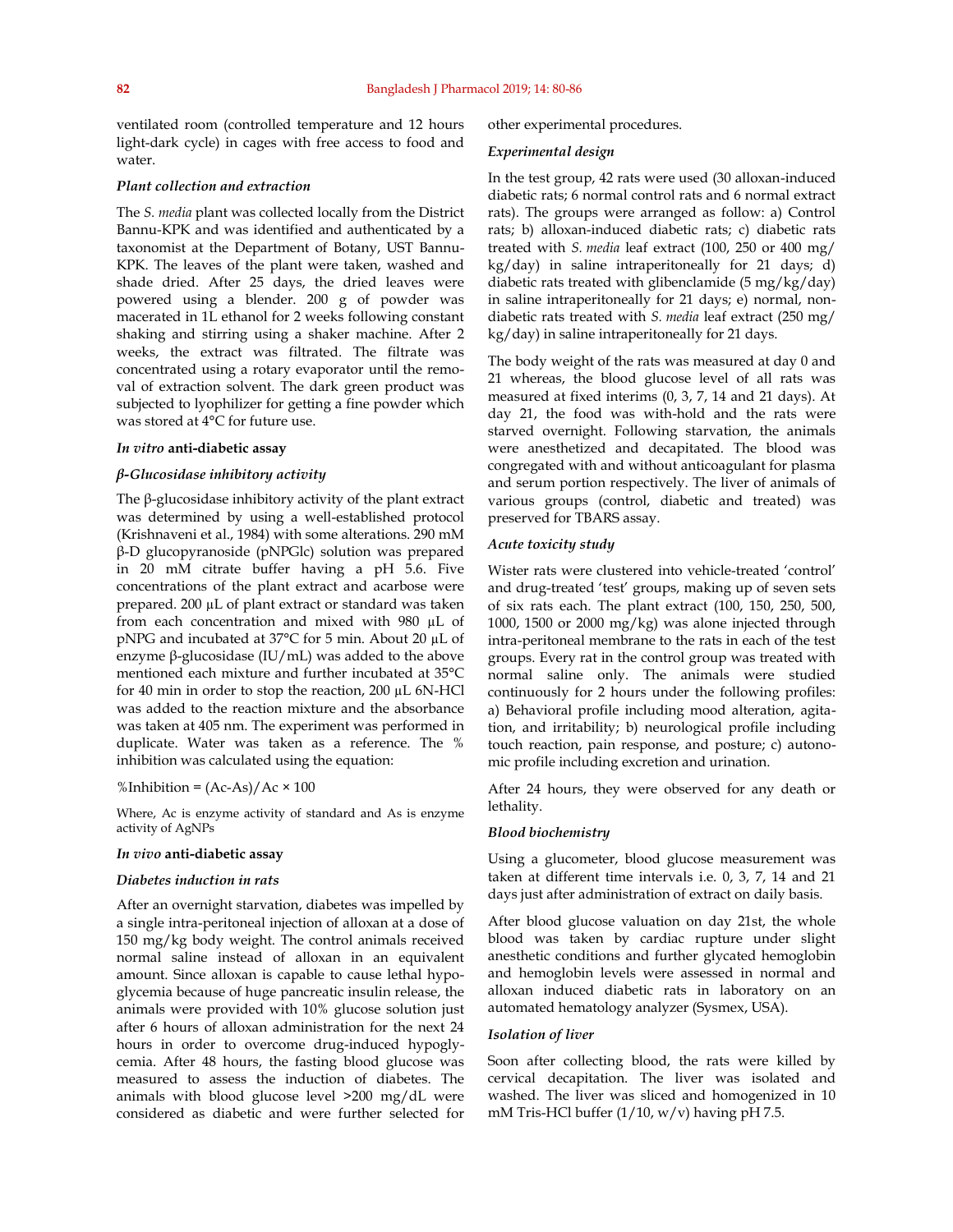#### *TBARS assay*

To assess the lipid peroxidation, TBARS assay was performed according to the protocol published elsewhere (Okhawa et al., 1979; Puntel et al., 2007). The homogenate was centrifuged at 4,000 x g for 10 min to yield a pellet that was discarded and the supernatant was used for determining MDA content. 100 µL low speed supernatant was incubated for 60 min at 37°C in the presence or absence of extract. After incubation, TBA, 8.1% SDS and acetate buffer was added and again incubated for 60 min at 100°C. The production of light pink color showed the reaction of MDA with TBA. By cooling the tubes using ice, absorbance was measured at 532 nm using spectrophotometer.

#### *Statistical analysis*

Results were measured as mean ± SD for 6 rats in an individual group. Statistical evaluation of data was done using SPSS, version 20.0. A p value of <0.05 was considered statistically significant.

#### **Results**

#### *α-Amylase inhibitory activity*

In the Table I, the results of α-amylase inhibitory action by the plant extract are mentioned. Ever since, acarbose is considered as reference, its inhibitory activity has been considered as 100%. Based on that, the relative inhibitory activity has been calculated.

#### *β-glucosidase inhibitory activity*

Table I shows the  $\beta$ -glucosidase inhibitory action by the plant extract. Ever since, acarbose is considered as reference, its inhibitory activity has been considered as 100%. Based on that, the relative inhibitory activity has been calculated.

#### *Acute toxicity study*

The results of the acute toxicity study showed that the

| <b>Table I</b>                                                                                                                           |                 |                                       |                                                   |  |  |  |
|------------------------------------------------------------------------------------------------------------------------------------------|-----------------|---------------------------------------|---------------------------------------------------|--|--|--|
| Inhibitory activity of $\alpha$ -amylase and $\beta$ -glucosidase<br>for extract and standard at different concentrations                |                 |                                       |                                                   |  |  |  |
| Concen-<br>tration<br>$(\mu g/mL)$                                                                                                       | Acarbose        | a-Amylase<br>%inhibition<br>(extract) | $\beta$ -Glucosidase<br>% inhibition<br>(extract) |  |  |  |
| 100                                                                                                                                      | $68 \pm 0.20$   | $48.1 \pm 0.30$                       | $50.1 \pm 0.20$                                   |  |  |  |
| 200                                                                                                                                      | $72.2 \pm 0.86$ | $55.5 + 0.62a$                        | $528 + 042$                                       |  |  |  |
| 300                                                                                                                                      | $774 + 105$     | $60.2 \pm 0.60$                       | $58.4 \pm 0.40$ <sup>a</sup>                      |  |  |  |
| 400                                                                                                                                      | $80.2 \pm 0.82$ | $72.6 \pm 0.62$ <sup>a</sup>          | $76.8 \pm 0.52$                                   |  |  |  |
| 500                                                                                                                                      | $886 + 0.22$    | $746 + 044$                           | $80.4 \pm 0.44$                                   |  |  |  |
| Values are mean $\pm$ SEM, $n = 6$ , when compared with diabetic control<br>by using one multiple comparison test, $ap<0.05$ ; $bp<0.01$ |                 |                                       |                                                   |  |  |  |

extract *S. media* didn't show any modification in the behavior of the test animals. The extract-treated rat did not show any mortality. There was no lethal reaction or toxicity found till 2,000 mg/kg dosage. This shows the approximate  $LD_{50}$  above 2,000 mg/kg.

### *Effects of extract on blood glucose levels*

Alloxan-induced diabetic rat showed a remarkable upswing in the blood glucose level when compared to the normal rats. Administration of extract (400 mg/kg body weight) caused a momentous decrease in fasting blood level when compared to diabetic control (Table II).

#### *Effects on hemoglobin and HbA1c*

Table II also shows the effect of *S. media* on hemoglobin and glycosylated hemoglobin levels in normal and alloxan-induced diabetic rats. A significant reduction in hemoglobin (-30.3%) and an upsurge in HbA1c (+82.5%) was observed in diabetic animals when compared to normal control group. Administration of *S. media* remarkably improved hemoglobin (+20.1%), and decreased HbA1c (−48.4%) when compared to diabetic control rats.

| <b>Table II</b>                                                                                                          |                               |                        |                            |                         |                               |                           |                       |  |
|--------------------------------------------------------------------------------------------------------------------------|-------------------------------|------------------------|----------------------------|-------------------------|-------------------------------|---------------------------|-----------------------|--|
| Fasting blood glucose, hemoglobin and HbA1c readings of control and test groups                                          |                               |                        |                            |                         |                               |                           |                       |  |
| Groups                                                                                                                   | Fasting blood glucose (mg/dL) |                        |                            |                         | Hemoglo-                      | HbA1c                     |                       |  |
|                                                                                                                          | Day 0                         | Day 3                  | Day 7                      | Day 14                  | Day 21                        | bin (g/dL)                | (%)                   |  |
| Normal control                                                                                                           | $94.2 \pm 4.1^{\circ}$        | $96.3 \pm 6.0$         | $97.2 \pm 4.4$             | $88.2 \pm 6.0$          | $87.4 \pm 6.9$                | $13.4 \pm 1.0$            | $4.8 \pm 0.2$         |  |
| Normal control $+ S$ , media 250<br>mg/kg                                                                                | $92.0 \pm 4.2$                | $92.6 \pm 6.1$         | $88.8 \pm 5.4$             | $87.0 \pm 8.8$          | $84.2 \pm 8.0$ <sup>a</sup>   | $13.0 \pm 1.0^{\rm a}$    | $5.0 \pm 0.4s$        |  |
| Diabetic control                                                                                                         | $286.8 \pm 8.8^{\rm a}$       | $308.6 \pm 10^{\circ}$ | $348.8 \pm 12^a$           | $378.8 \pm 15^{\circ}$  | $396.6 \pm 12$ <sup>a</sup>   | $9.8 \pm 1.4$             | $8.2 \pm 0.6$         |  |
| Diabetic + S. media 100 mg/kg                                                                                            | $286.3 \pm 8.1$               | $274.2 \pm 4.0$        | $250.2 \pm 6.2$            | $230.4 \pm 6.0^{\circ}$ | $218.0 \pm 6.2$ <sup>a</sup>  | $12.2 \pm 1.2^{\rm a}$    | $7.5 \pm 0.2$         |  |
| Diabetic + S. media $250 \text{ mg/kg}$                                                                                  | $289.8 \pm 7.2$               | $260.4 \pm 5.0$        | $230.4 \pm 4.0^{\circ}$    | $171.5 \pm 6.5^{\circ}$ | $150.2 \pm 3.0^{\circ}$       | $11.8 \pm 1.8$            | $6.2 \pm 0.4$         |  |
| Diabetic + S. media 400 mg/kg                                                                                            | $288.2 \pm 6.8$               | $264.8 \pm 5.4$        | $222.2 \pm 7.5^{\text{a}}$ | $155.5 \pm 10^a$        | $120.8 \pm 8.2$ <sup>a</sup>  | $13.0 \pm 1.2^{\rm a}$    | $5.5 \pm 0.6^{\rm a}$ |  |
| Diabetic + Glibenclamide 5 mg/<br>kg                                                                                     | $288.4 \pm 6.6$               | $248.1 \pm 8.4$        | $210.4 \pm 8.0$            | $144.4 \pm 8.8$         | $114.28 \pm 7.3$ <sup>a</sup> | $13.2 \pm 1.4^{\text{a}}$ | $5.4 \pm 0.2^{\rm a}$ |  |
| Values are mean $\pm$ SEM, n = 6, when compared with diabetic control by using one multiple comparison" test. $a$ p<0.05 |                               |                        |                            |                         |                               |                           |                       |  |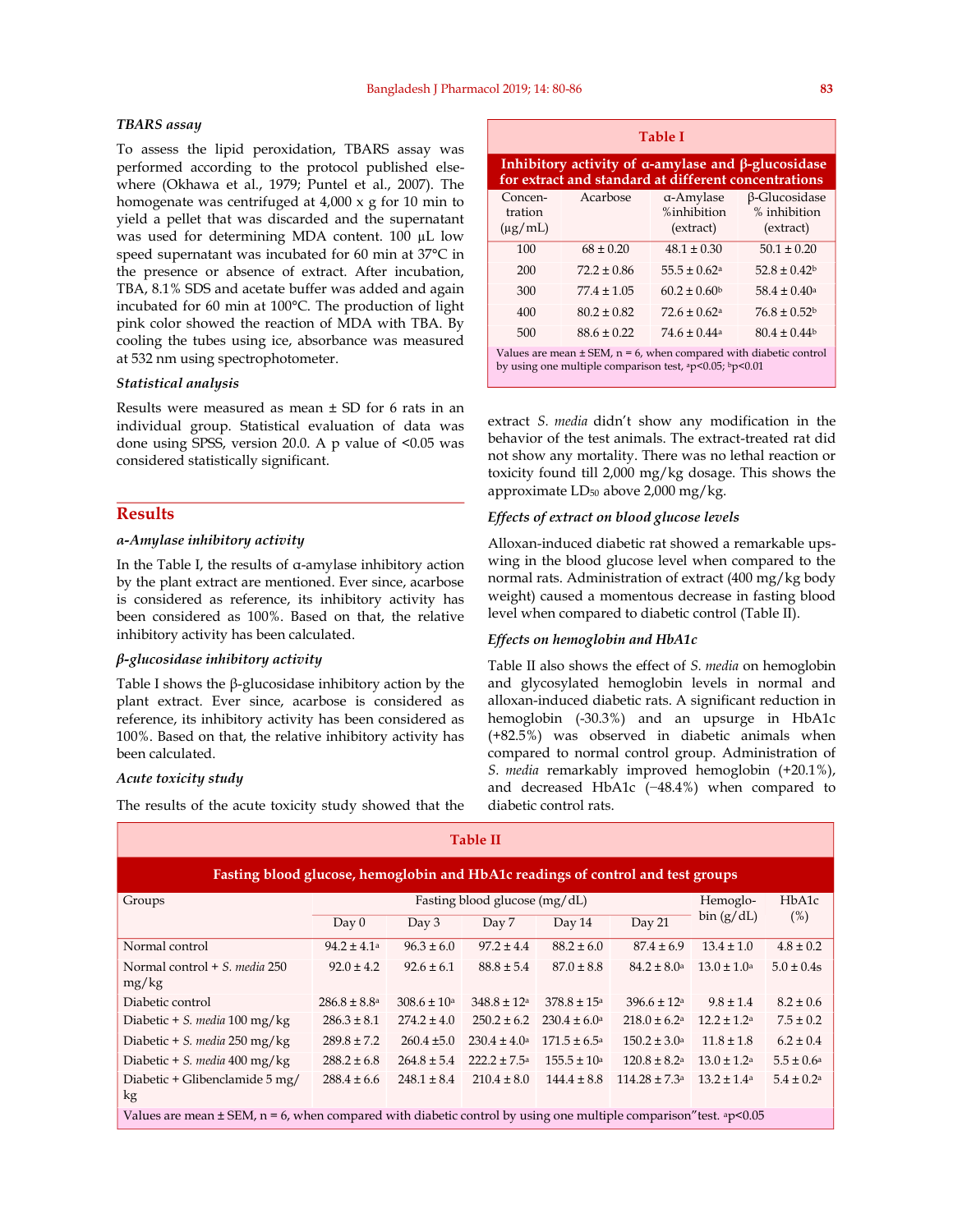| <b>Table III</b>                                                                                                                     |                       |                         |                        |  |  |  |
|--------------------------------------------------------------------------------------------------------------------------------------|-----------------------|-------------------------|------------------------|--|--|--|
| Effects of extract on liver function tests                                                                                           |                       |                         |                        |  |  |  |
| Groups                                                                                                                               | ALT(U/L)              | ALP(U/L)                | Bilirubin (mg/dL)      |  |  |  |
| Normal control                                                                                                                       | $30 \pm 6.40^{\circ}$ | $130.8 \pm 1.0$         | $0.70 \pm 6.0$         |  |  |  |
| Normal Control + S. media 250 mg/kg                                                                                                  | $26 \pm 6.40^{\circ}$ | $128.4 \pm 1.0^a$       | $0.50 \pm 6.0^{\circ}$ |  |  |  |
| Diabetic Control                                                                                                                     | $56 \pm 6.40^{\circ}$ | $265.8 \pm 1.0^b$       | $2.18 \pm 6.0$         |  |  |  |
| Diabetic + S. media 100 mg/kg                                                                                                        | $42 \pm 6.40$         | $188.2 \pm 1.0^b$       | $0.9 \pm 6.0^{\circ}$  |  |  |  |
| Diabetic + S. media 200 mg/kg                                                                                                        | $38 \pm 6.40^{\circ}$ | $148.6 \pm 1.0^{\circ}$ | $0.8 \pm 6.0^{\circ}$  |  |  |  |
| Diabetic + S. media 400 mg/kg                                                                                                        | $26 \pm 6.40^{\circ}$ | $130.5 \pm 1.0^{\circ}$ | $0.8 \pm 6.0^{\circ}$  |  |  |  |
| Diabetic + Glibenclamide 5 mg/kg                                                                                                     | $28 \pm 6.40^{\circ}$ | $118.8 \pm 1.0$ a       | $0.62 \pm 6.0$         |  |  |  |
| Values are mean $\pm$ SEM, n = 6, when compared with diabetic control by using one multiple comparison, $^{ap}$ <0.05; $^{bp}$ <0.01 |                       |                         |                        |  |  |  |

#### *Effect of extract on Liver function tests*

Alloxan induced damage in liver cells of the diabetic rats and resulted in an increased serum level of ALT, ALP and bilirubin, in comparison to control group (Table III). The levels were normalized significantly with an administration of extract at a concentration 200 and 400 mg/kg body weight through oral route. Treatment with glibenclamide 5 mg/kg body weight following 48 hours of diabetes induction also displayed parallel effect to that of extract (200 mg/kg body weight) in diminishing alloxan intoxication in rats.

#### *TBARS assay*

The alloxan-induced diabetes caused an increased level of TBARS both in plasma and liver in comparison to extract treated group (Figure 1).

#### **Discussion**

The results of our study showed high blood glucose level in alloxan induced diabetic rats and its probable reason is the destructive nature of alloxan on β-cells.

Upon intraperitoneal administration of *S. media* extract (250, 400 mg/kg) and glibenclamide to the diabetic rats markedly decreased blood glucose level. These results were observed from first to fourth week of the study period in comparison to diabetic control rats. Therefore, it might be presumed that anti-hyperglycemic nature of *S. media* is due to its protective nature against alloxan induced β-cell devastation and imaginable renaissance of impaired β-cells or an upsurge in insulin secretion or its actions.

Another important clinical marker in diabetes is the glycosylated hemoglobin. It helps to regulate the degree of protein glycation during diabetes mellitus (Aboonabi et al., 2014). In insistent hyperglycemia, formation of HbA1c takes place by non-enzymatic reaction between free amino groups of hemoglobin and glucose. In diabetes mellitus, HbA1c level are a helping hand to assess long-term glycemic control, and to assess the danger of the progression or development of complications associated with diabetes. In alloxan induced diabetic animals, marked decrease in hemoglobin levels and an increase in HbA1c levels were noticed in comparison to control group. *S. media* treatment demonstrated a



Figure 1: (B) TBARS levels in liver tissues of various experimental groups. <sup>a</sup>p<0.001 compared to control group; <sup>b</sup>p<0.001 compared to diabetic group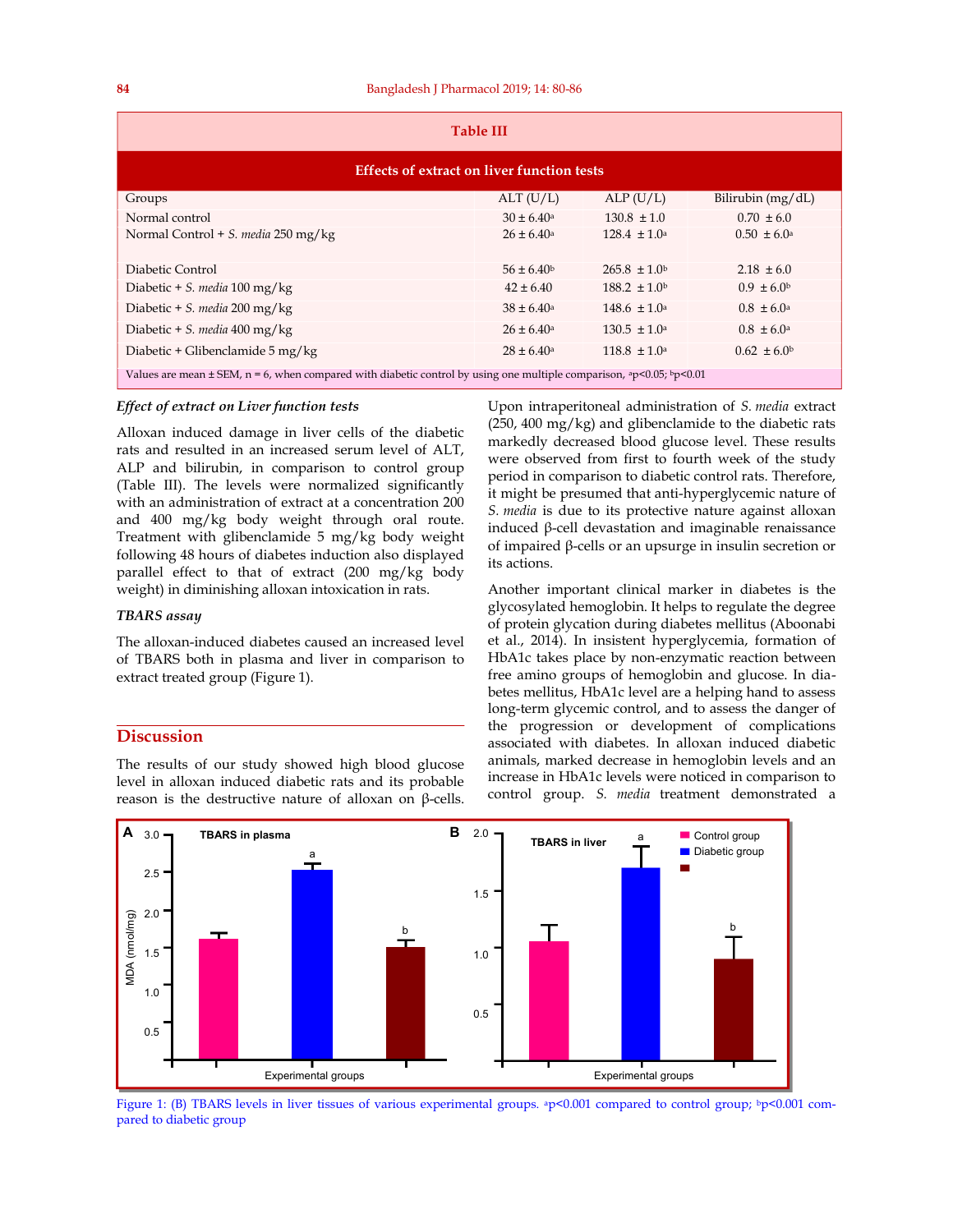reduction of HbA1c and improvement in hemoglobin levels, and it might be due to blood glucose dropping effects of *S. media* conceivably through setback of insulin resistance or increasing insulin secretion by rejuvenation of pancreatic β-cells.

α-Amylase and β-glucosidase are the two principal enzymes for carbohydrate metabolism present in the small intestine which acts to convert utilized polysaccharides to mono-saccharides. The enzymes action results in an increase in postprandial blood glucose level because of the absorption of synthesized glucose from polysaccharides in the small intestine(Mohammadi and Naik, 2008). Drugs possessing an inhibitory act on both α-amylase and β-glucosidase, keep a capability to control postprandial blood glucose levels. Acarbose and miglitol are currently available drugs in this category that inhibit above enzymes competitively. But the drugs possess common side effects including abdominal bloating and flatulence (Atmani et al., 2009; Djeridane et al., 2006; Maksimovic et al., 2005; Mburu et al., 2007). The current investigation showed that *S. media* possesses strong pancreatic α-amylase and βglucosidase inhibition which further validated the *in vivo* anti-diabetic action of the plant because of the inhibition of the above enzymes.

Diabetes mellitus is characterized principally by two features, decreased insulin secretion from pancreatic βcells and peripheral insulin resistance. Commonly observed sites for insulin resistance are liver, peripheral tissues, skeletal muscle, and adipose tissues. Drug which reduces insulin resistance can efficiently regulate the hyperglycemic state; can normalize lipid metabolism and diabetes-mediated cardiovascular complications (Diouf et al., 2006).

The induction of diabetes with alloxan caused liver damage which is reflected by a momentous upsurge in ALT, ALP, and bilirubin, in comparison with the normal control. The high content of bilirubin is typically a sign of biliary impediment, hemolysis, and renal failure in selected cases (Eidi et al., 2012; Arsad et al., 2014). However, administration of extract reduced serum enzyme levels and produced a succeeding recovery toward normal values. This result indicates an improved hepatoprotective potential of extract.

Lipid peroxidation is a characteristic feature of diabetes as increased lipid peroxidation causes oxidative stress by increasing hydroxyl and peroxy radicals (Motilla et al., 1998). Increased MDA and TBARS levels in diabetic animal's liver and plasma is due to an enhanced lipid peroxidation. The administration of the extract ameliorated the harmful effects of diabetes in treated animal groups.

#### **Conclusion**

*S. media in vitro* and *in vivo* hypoglycemic activity

provides the methodical justification for its use in herbal anti-diabetic therapy.

#### **Ethical Issue**

The protocol of the study was in accordance with the guidelines of the Brazilian association for laboratory animal science (COBEA).

#### **Conflict of Interest**

There is no conflict of interest.

#### **Acknowledgement**

The authors are extremely thankful to the funding organization, HEC Pakistan, for financial support for the project no 20- 5082/NRPU/RND/HEC 2014.

#### **References**

- Aboonabi A, Rahmat A, Othman F. Anti-oxidant effect of pomegranate against streptozotocin-nicotinamide generated oxidative stress induced diabetic rats. Toxicol Rep. 2014; 1: 915-22.
- Alam F, Saqib Q. Antidiabetic potential of *Gaultheria trichophylla* in mice. Bangladesh J Pharmacol. 2017; 12: 292- 98.
- Ananthi J, Prakasam A, Pugalendi KV. Antihyperglycemic activity of *Eclipta alba* leaf on alloxan-induced diabetic rats. Yale J Biol Med. 2003; 76: 97.
- Arsad SS, Esa NM, Hamzah H. Histopathologic changes in liver and kidney tissues from male Sprague Dawley rats treated with *Rhaphidophora decursiva* (Roxb.) Schott extract. J Cytol Histol. 2014; S4: 001
- Atmani D, Chaher N, Berboucha M, Ayouni K, Lounis H, Boudaoud H, Debbache N, Atmani D. Anti-oxidant capacity and phenol content of selected Algerian medicinal plants. Food Chem. 2009; 112: 303-09.
- Daisy P, Eliza J, Farook K. A novel dihydroxy gymnemic triacetate isolated from *Gymnema sylvestre* possessing normoglycemic and hypolipidemic activity on STZ-induced diabetic rats. J Ethnopharmacol. 2009; 126: 339-44.
- Diouf PN, Merlin A, Perrin D. Anti-oxidant properties of wood extracts and colour stability of woods. Ann For Sci. 2006; 63: 525-34.
- Djeridane A, Yousfi M, Nadjemi B, Boutassouna D, Stocker P, Vidal N. Anti-oxidant activity of some Algerian medicinal plants extracts containing phenolic compounds. Food Chem. 2006; 97: 654-60.
- D'souza JJ, D'souza PP, Fazal F, Kumar A, Bhat HP, Baliga MS. Anti-diabetic effects of the Indian indigenous fruit *Emblica officinalis* Gaertn: Active constituents and modes of action. Food Funct. 2014; 5: 635-44.
- Eidi A, Eidi M, Esmaeili E. Antidiabetic effect of garlic (*Allium sativum* L.) in normal and streptozotocin-induced diabetic